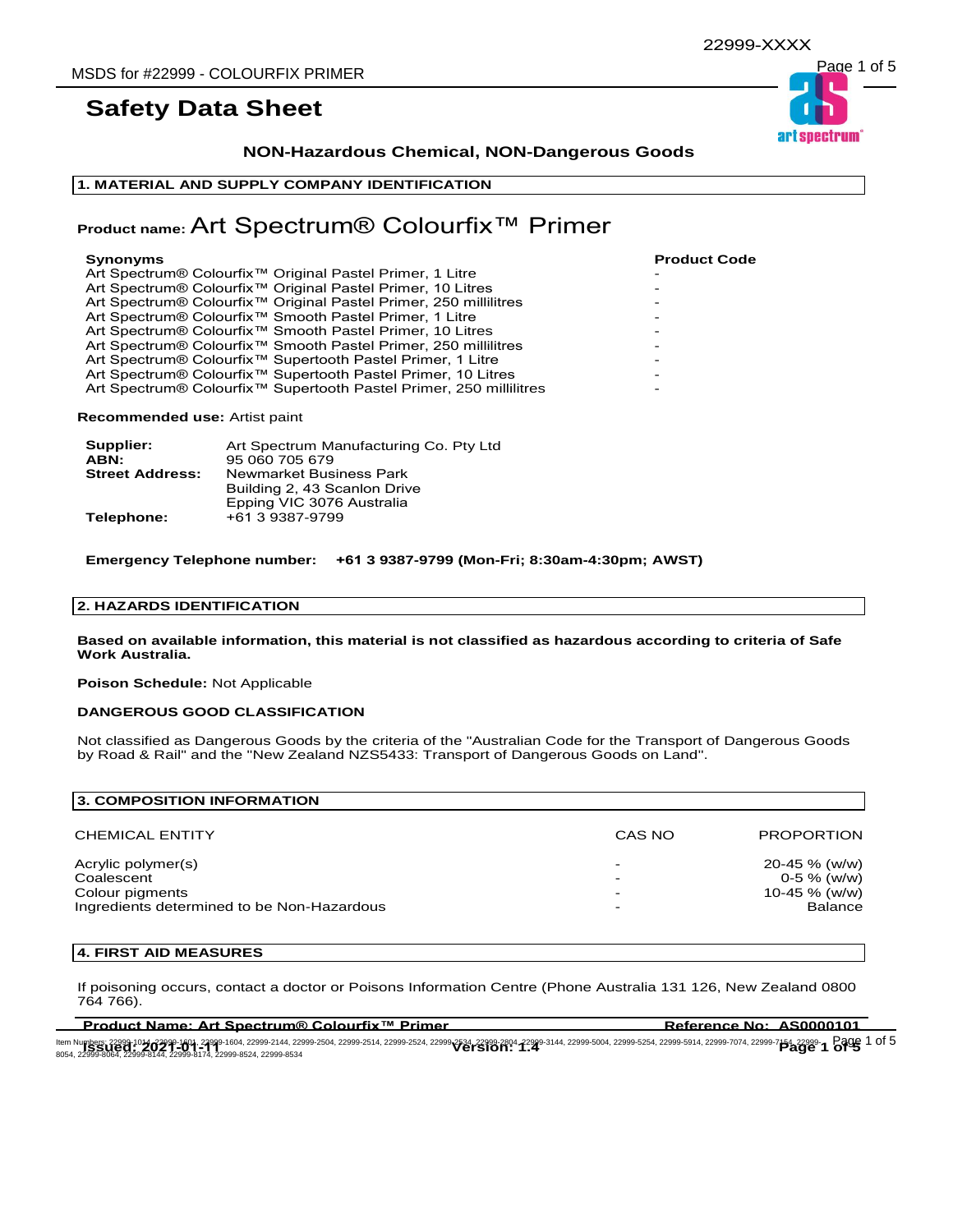art spectrum

**Inhalation:** Remove victim from exposure - avoid becoming a casualty. Remove contaminated clothing and loosen remaining clothing. Allow patient to assume most comfortable position and keep warm. Keep at rest until fully recovered. Seek medical advice if effects persist.

**Skin Contact:** If skin or hair contact occurs, remove contaminated clothing and flush skin and hair with running water. If swelling, redness, blistering or irritation occurs seek medical assistance.

**Eye contact:** If in eyes wash out immediately with water. In all cases of eye contamination it is a sensible precaution to seek medical advice.

**Ingestion:** Rinse mouth with water. If swallowed, do NOT induce vomiting. Give a glass of water to drink. Never give anything by the mouth to an unconscious patient. If vomiting occurs give further water. Seek medical advice.

**Notes to physician:** Treat symptomatically.

#### **5. FIRE FIGHTING MEASURES**

**Hazchem Code:** Not applicable.

**Suitable extinguishing media:** If material is involved in a fire use water fog (or if unavailable fine water spray), alcohol resistant foam, standard foam, dry agent (carbon dioxide, dry chemical powder).

**Specific hazards:** Non-combustible material.

**Fire fighting further advice:** Not combustible, however following evaporation of aqueous component residual material can burn if ignited.

#### **6. ACCIDENTAL RELEASE MEASURES**

#### **SMALL SPILLS**

Wear protective equipment to prevent skin and eye contamination. Avoid inhalation of vapours or dust. Wipe up with absorbent (clean rag or paper towels). Collect and seal in properly labelled containers or drums for disposal.

#### **LARGE SPILLS**

Clear area of all unprotected personnel. Slippery when spilt. Avoid accidents, clean up immediately. Wear protective equipment to prevent skin and eye contamination and the inhalation of dust. Work up wind or increase ventilation. Cover with damp absorbent (inert material, sand or soil). Sweep or vacuum up, but avoid generating dust. Collect and seal in properly labelled containers or drums for disposal. If contamination of crops, sewers or waterways has occurred advise local emergency services.

#### **Dangerous Goods – Initial Emergency Response Guide No:** Not applicable

#### **7. HANDLING AND STORAGE**

**Handling:** Avoid eye contact and repeated or prolonged skin contact. Avoid inhalation of dust.

**Storage:** Store in a cool, dry, well-ventilated place and out of direct sunlight. Store away from foodstuffs. Store away from incompatible materials described in Section 10. Store away from sources of heat and/or ignition. Keep container standing upright. Keep containers closed when not in use - check regularly for spills.

#### **8. EXPOSURE CONTROLS / PERSONAL PROTECTION**

#### **Product Name: Art Spectrum® Colourfix™ Primer <b>Reference No: AS0000101**

ltem Numbers: 22999-1014, 22999-1601, 22999-1604, 22999-214, 22999-2504, 22999-2524, 22999-2534, 22999-304, 22999-304, 22999-5004, 22999-5254, 22999-5914, 22999-7074, 22999-7074, 22999-<br>ROSA 22999-00-00-00-00-00-00-00-00-0 ltem Numbers; 22999-1014, 22999-1604, 22999-2104, 22999-2504, 22999-2514, 22999-2524, 22999-2534, 22999-304, 22999-5004, 22999-5004, 22999-5254, 22999-5914, 22999-7074, 22999-7074, 22999-**754, 22999-82** Page 2 of 5<br>8054, 2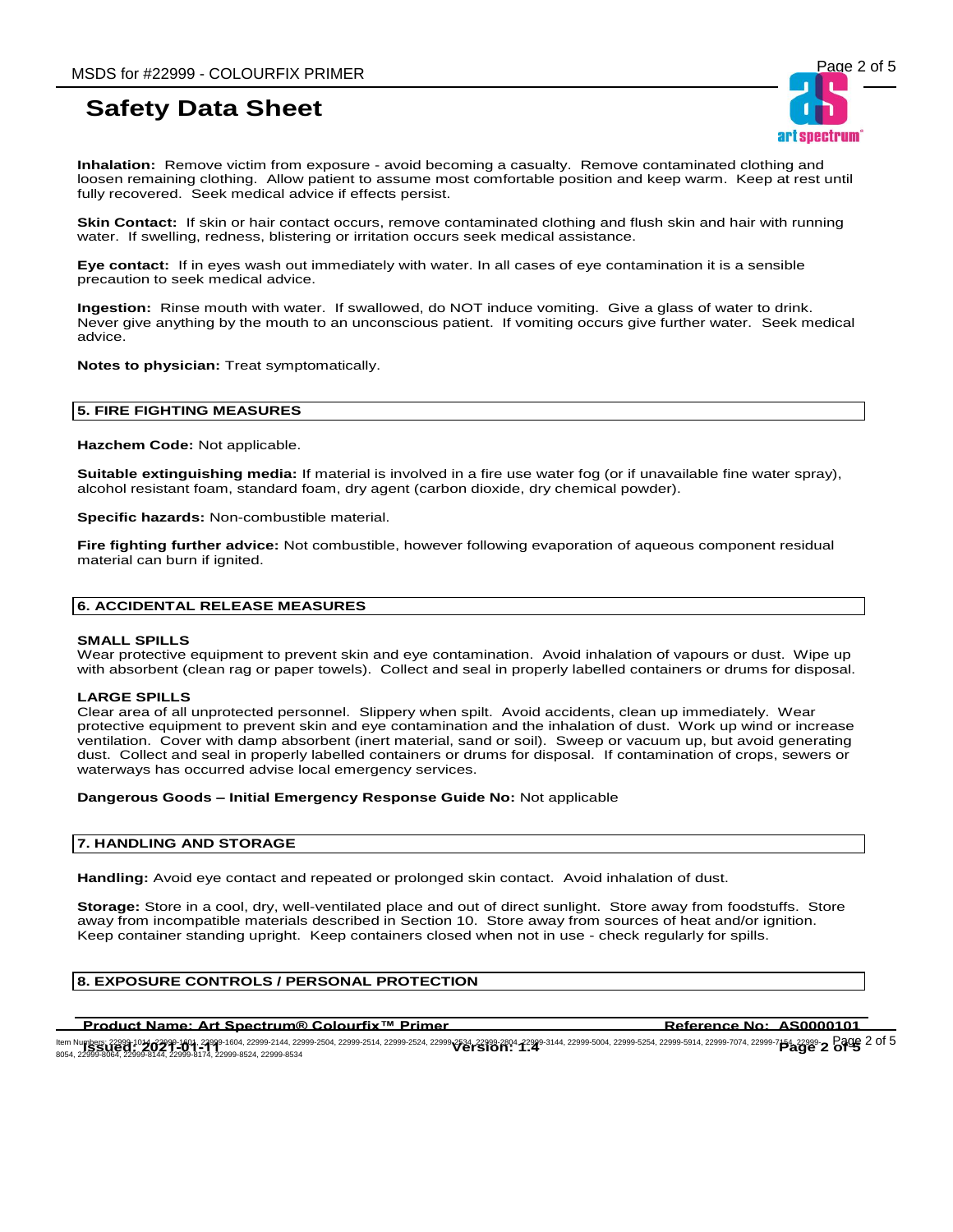

**National occupational exposure limits:** No value assigned for this specific material by Safe Work Australia.

**Biological Limit Values:** As per the "National Model Regulations for the Control of Workplace Hazardous Substances (Safe Work Australia)" the ingredients in this material do not have a Biological Limit Allocated.

**National occupational exposure limits:** Natural ventilation should be adequate under normal use conditions..

**Personal Protection Equipment:** SAFETY SHOES, OVERALLS, GLOVES.

Wear safety shoes, overalls, gloves. Available information suggests that gloves made from nitrile rubber should be suitable for intermittent contact. However, due to variations in glove construction and local conditions, the user should make a final assessment. Always wash hands before smoking, eating, drinking or using the toilet. Wash contaminated clothing and other protective equipment before storing or re-using.

**Hygiene measures:** Keep away from food, drink and animal feeding stuffs. When using do not eat, drink or smoke. Wash hands prior to eating, drinking or smoking. Avoid contact with clothing. Avoid eye contact and repeated or prolonged skin contact. Avoid inhalation of dust. Ensure that eyewash stations and safety showers are close to the workstation location.

#### **9. PHYSICAL AND CHEMICAL PROPERTIES**

| Form:   | Paste                |
|---------|----------------------|
| Colour: | Various              |
| Odour:  | Slight acrylic odour |

**Solubility:** Soluble in water **Specific Gravity (20 °C):** 1.2-1.5 @ 20 oC **Relative Vapour Density (air=1):** >1 **Vapour Pressure (20 °C): Flash Point (°C):** N App **Flammability Limits (%): <br><b>Autoignition Temperature (°C):** N Av **Autoignition Temperature (°C):** N Av **Melting Point/Range (°C):** N Av **Boiling Point/Range (°C):** N Av **Boiling Point/Range (°C): N** Av<br>**pH:** 8-10 **pH:** 8-10 **Viscosity:** N Av **Total VOC (g/Litre):** N Av

(Typical values only - consult specification sheet)  $N Av = Not available, N App = Not applicable$ 

#### **10. STABILITY AND REACTIVITY**

**Chemical stability:** This material is thermally stable when stored and used as directed.

**Conditions to avoid:** Elevated temperatures and sources of ignition.

**Incompatible materials:** Oxidising agents.

**Hazardous decomposition products:** Oxides of carbon and nitrogen, smoke and other toxic fumes.

**Hazardous reactions:** No known hazardous reactions.

#### **11. TOXICOLOGICAL INFORMATION**

**Product Name: Art Spectrum® Colourfix™ Primer Reference No: AS0000101** No adverse health effects expected if the product is handled in accordance with this Safety Data Sheet and the

ltem Numbers: 22999-1014 22999-1601, 22999-1604, 22999-2144, 22999-2504, 22999-2524, 22999-2534, 22999-304, 22999-304, 22999-5004, 22999-5254, 22999-5254, 22999-5914, 22999-7074, 22999-<br>ROSA 22999-00-00-00-00-00-00-00-00-0 ltem Numbers; 22999-1014, 22999-1604, 22999-2104, 22999-2504, 22999-2514, 22999-2524, 22999-2594, 22999-304, 22999-5004, 22999-5004, 22999-5254, 22999-5914, 22999-7074, 22999-7074, 22999-**64**<br>8054, 22999-8064, 22999-8144,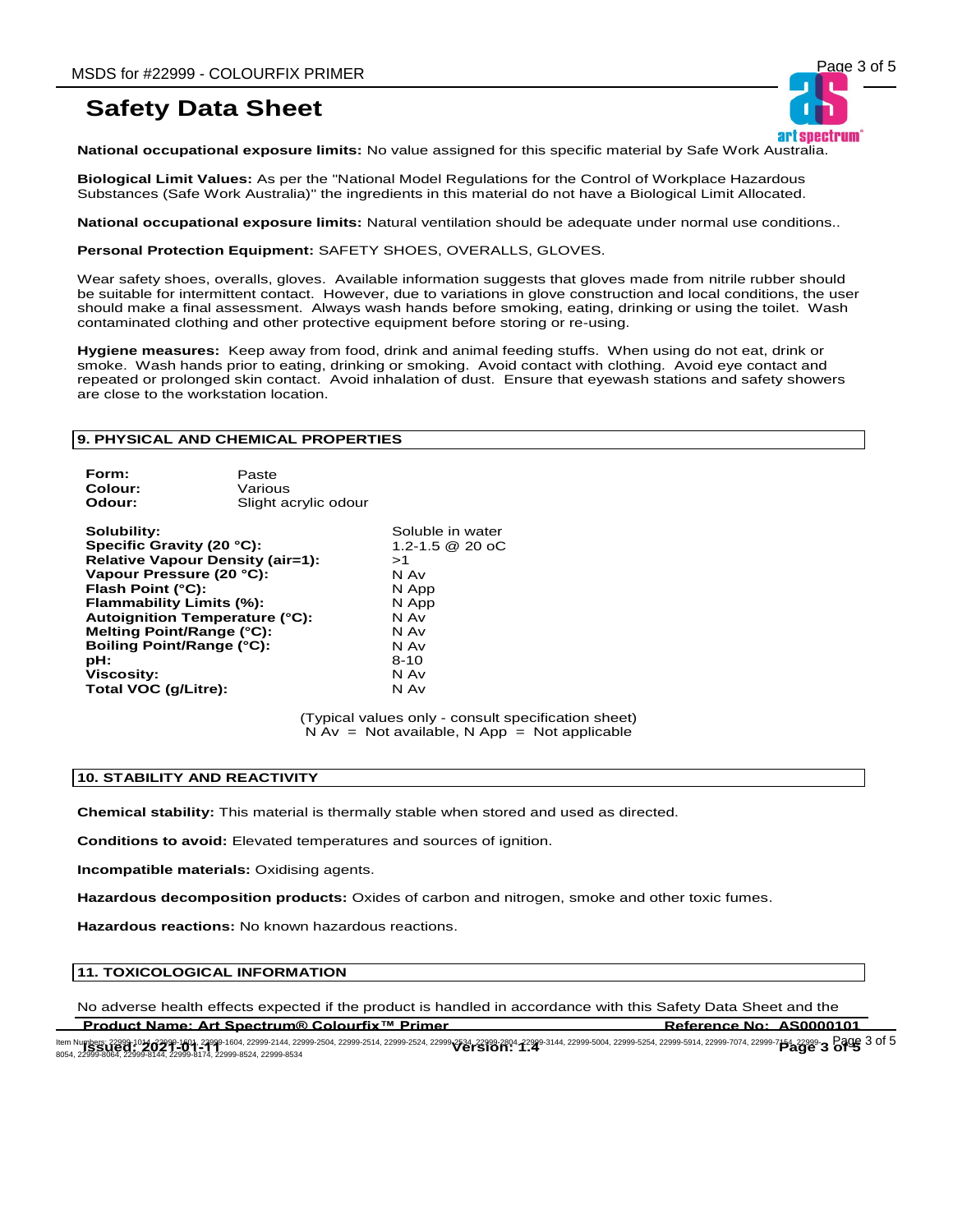product label. Symptoms or effects that may arise if the product is mishandled and overexposure occurs are:

#### **Acute Effects**

**Inhalation:** Material may be an irritant to mucous membranes and respiratory tract.

**Skin contact:** Contact with skin may result in irritation.

**Ingestion:** Swallowing can result in nausea, vomiting and irritation of the gastrointestinal tract.

**Eye contact:** May be an eye irritant. Exposure to the dust may cause discomfort due to particulate nature. May cause physical irritation to the eyes.

#### **Acute toxicity**

**Inhalation:** This material has been classified as non-hazardous. Acute toxicity estimate (based on ingredients): >5 mg/L

**Skin contact:** This material has been classified as non-hazardous. Acute toxicity estimate (based on ingredients): >2,000 mg/Kg

**Ingestion:** This material has been classified as non-hazardous. Acute toxicity estimate (based on ingredients): >2,000 mg/Kg

**Corrosion/Irritancy:** Eye: this material has been classified as not corrosive or irritating to eyes. Skin: this material has been classified as not corrosive or irritating to skin.

**Sensitisation:** Inhalation: this material has been classified as not a respiratory sensitiser. Skin: this material has been classified as not a skin sensitiser.

**Aspiration hazard:** This material has been classified as non-hazardous.

**Specific target organ toxicity (single exposure):** This material has been classified as non-hazardous.

#### **Chronic Toxicity**

**Mutagenicity:** This material has been classified as non-hazardous.

**Carcinogenicity:** This material has been classified as non-hazardous.

**Reproductive toxicity (including via lactation):** This material has been classified as non-hazardous.

**Specific target organ toxicity (repeat exposure):** This material has been classified as non-hazardous.

#### **12. ECOLOGICAL INFORMATION**

Avoid contaminating waterways.

**Acute aquatic hazard:** This material has been classified as non-hazardous. Acute toxicity estimate (based on ingredients): >100 mg/L

**Long-term aquatic hazard:** This material has been classified as non-hazardous. Non-rapidly or rapidly degradable substance for which there are adequate chronic toxicity data available OR in the absence of chronic toxicity data, Acute toxicity estimate (based on ingredients): >100 mg/L, where the substance is not rapidly degradable and/or BCF  $<$  500 and/or log  $K_{ow}$   $<$  4.

**Ecotoxicity:** No information available.

**Persistence and degradability:** No information available.

**Product Name: Art Spectrum® Colourfix™ Primer <b>Reference No: AS0000101** 

ltem Numbers: 22999-1014 22999-1601, 22999-1604, 22999-2144, 22999-2504, 22999-2524, 22999-2534, 22999-304, 22999-304, 22999-5004, 22999-5254, 22999-5914, 22999-7074, 22999-7074, 22999-<br>ROSA 22999-00-00-00-00-00-00-00-00-0 ltem Numbers; 22999-1014, 23999-1604, 22999-2104, 22999-2504, 22999-2514, 22999-2524, 22999-2534, 22999-304, 22999-5004, 22999-5004, 22999-5254, 22999-5914, 22999-7074, 22999-7074, 22999-**64, Page 4 of 5**<br>8054, 22999-8064,

art snectrum